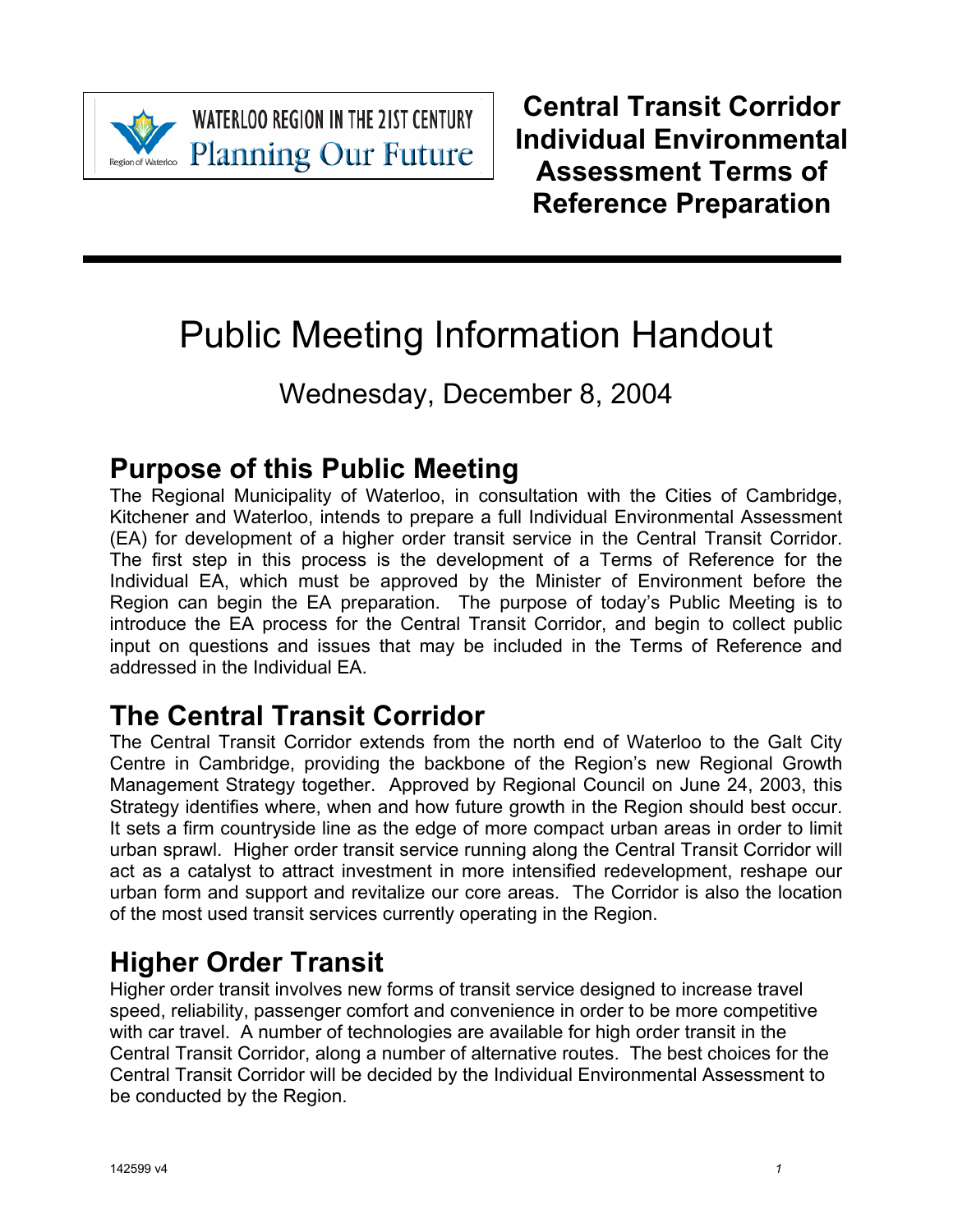

### **The Individual Environmental Assessment**

An Individual Environmental Assessment (EA) is a process used in Ontario to determine the possible impacts of proposed municipal infrastructure projects, and how to avoid or lessen these impacts so that the best possible decisions can be made on where, when and how to construct such projects undertaken by municipalities. The Individual EA process must satisfy all applicable environmental assessment requirements of the Federal and Ontario governments. The process also requires the submission of a Terms of Reference for approval by the Minister of Environment documenting how the Individual EA will be conducted.

It is important to note that according to the EA Act of Ontario, the "environment" that is studied in this process includes not only natural conditions of air, land, water, plant and animal life and human beings, but also social, economic and cultural conditions affecting us and our communities.

#### **The Individual EA Terms of Reference**

A Terms of Reference to conduct an Individual EA is essentially a recipe or instructions on how the EA will be prepared. It defines the framework for the subsequent EA process, and makes commitments on the types of research that will be performed and the types of information that will be provided by the EA. The Region's intended Terms of Reference for the Ontario process are also intended to be consistent with the applicable Federal environmental assessment requirements.

**Note:** The Terms of Reference do not actually provide detailed information about a proposed project, such as the Central Transit Corridor higher order transit service, but rather it describes how that information will be collected, analysed and evaluated.

The Terms of Reference must include a description of:

- 1. the proposed project;
- 2. the rationale or reason for the project;
- 3. the environment that will or may be expected to be affected by the project, the effects that will be caused and the actions needed to prevent, change, reduce or remedy these effects;
- 4. alternatives to the proposed project (higher order transit in the Central Transit Corridor), and alternative ways of constructing the proposed project (alternative routes and technologies); and
- 5. how the public and agencies will be consulted.

Once the Terms of Reference have been approved by the Minister of Environment, they cannot be changed. The EA process must be conducted as directed by the Terms of Reference.

Once the Individual EA has been completed, if a member of the public or an involved agency feels a serious issue or concern with the EA remains unresolved, they can request that the EA be subjected to a provincial hearing. This decision rests with the Minister of Environment.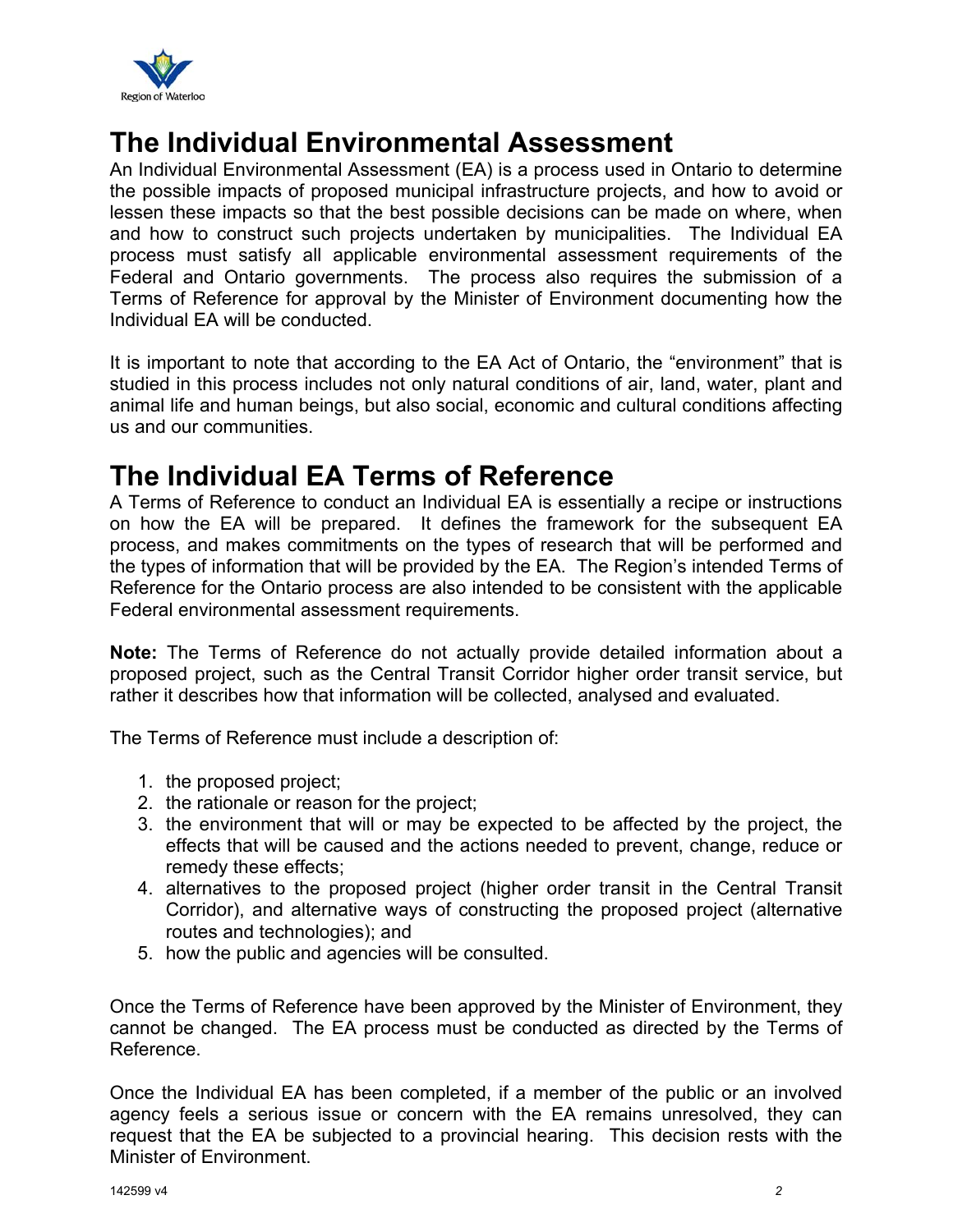

### **Preliminary Schedule of Events**

Completion of Draft Individual EA Terms of Reference – January 2005

5-Week Public Review Period – February 2005

Pre-Submission Public Meeting #2 – February 2005

Completion of Final Terms of Reference – March 2005

Minister's Decision on Approval – June 2005

#### **What Happens Next?**

Following this first Public Meeting, the project team will review all public and agency input received, and then prepare the Draft Terms of Reference with due regard to this input. As previously noted in the preceding schedule of events, the Draft Terms of Reference will be the subject of a second public meeting prior to submission to the Minister of Environment for approval.

Based on Minister approval of the Terms of Reference next spring, the Region of Waterloo plans to proceed with the Individual Environmental Assessment for higher order transit service in the Central Transit Corridor, in accordance with the framework established in the Terms of Reference.

#### **How Do I Stay Informed?**

If you wish to stay involved and informed about the progress of the Central Transit Corridor Individual EA Terms of Reference, and later in the actual EA preparation, please provide your name, postal address, e-mail address and any group affiliation to either:

Mr. David Durant, P. Eng. OR Senior Transportation Engineer Regional Municipality of Waterloo 150 Frederick Street Kitchener, ON N2G 4J3 Phone: 575-4027 Fax: 575-4449 e-mail: ddavid@region.waterloo.on.ca Don Drackley, MCIP Senior Associate IBI Group 31-130 Cedar Street, Suite 107 Cambridge, ON N1S 5A5 Phone: 620-8898 Fax: 622-3621 E-mail: ddrackley@ibigroup.com